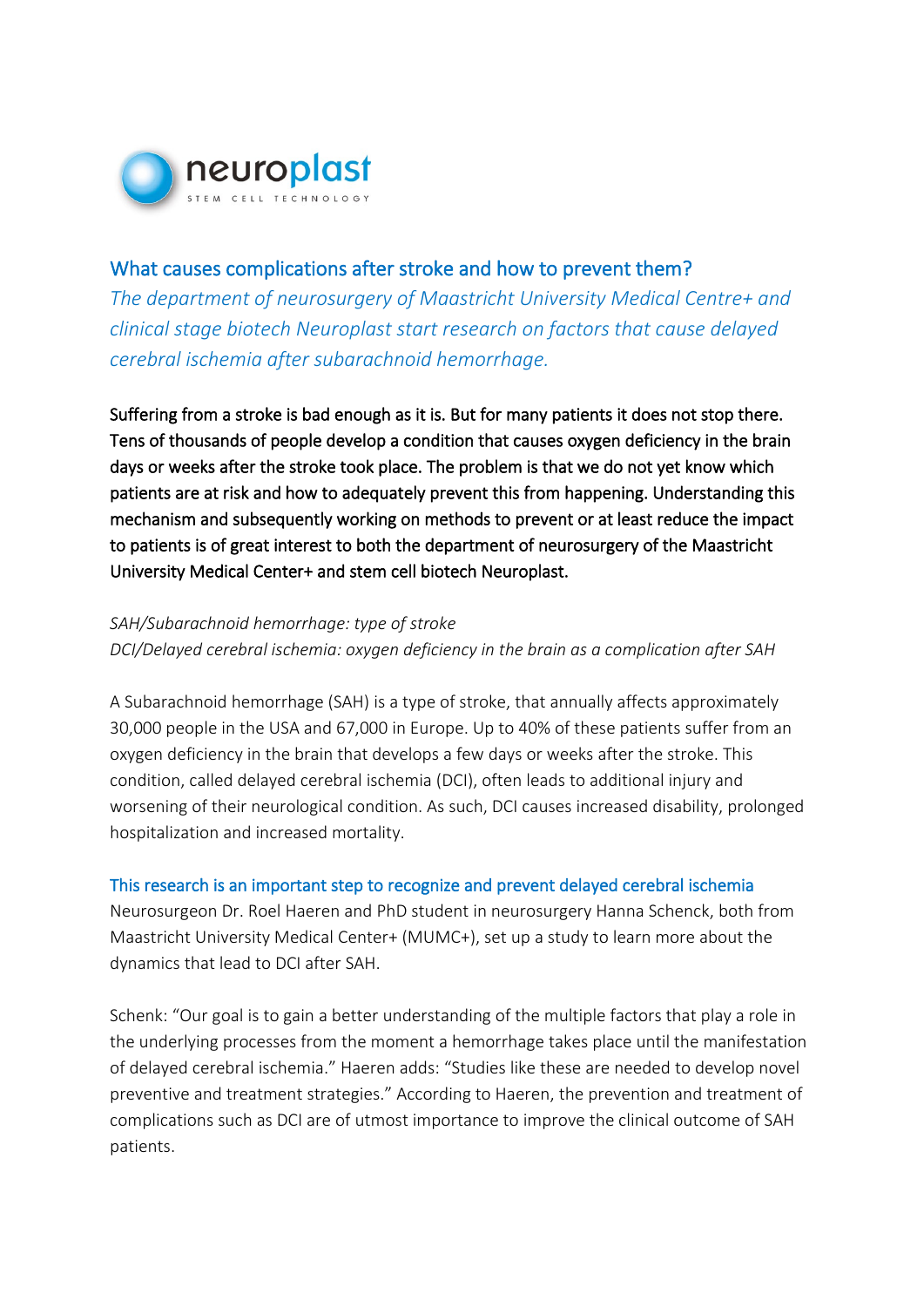Particularly, the investigators aim to clarify two things: Firstly, the dynamics of inflammation in the occurrence of DCI. Secondly, the role of the brain's microcirculation. For a long time, DCI was thought to be caused by spasms of the large arteries. However, many patients with DCI do not develop spasms, and inversely, not all patients with spasms develop DCI. This has led to a paradigm shift and an increased interest in mechanisms that take place at a microvascular level including neuroinflammation, oxidative stress and thrombosis. All of these processes are influenced by a gel-like layer covering the inside of blood vessels called the glycocalyx. This layer will be studied more closely in this research project. The brain and central nervous system are separated from the blood circulation. Learning more about this helps to pinpoint the best treatment delivery method, as traditional treatment applications are less likely to reach the targeted area.

### Neuroplast technology platform enables advanced analyses

Neuroplast is specialized in neurodegenerative diseases, where inflammation is commonly seen as a key driver. The clinical stage biotech has developed a stem cell technology that has the potential to modulate inflammation, reduce cell death and restore blood flow in neurodegenerative diseases. Neuroplast contributes to this study financially, but also makes its lab facilities and technology platform available for measurements, analyses and cryo storage. The study is expected to result in more in-depth understanding of the mechanisms that the technology could influence, to prevent the occurrence of DCI and the irreversible damage that comes with it.

Haeren: "Working with Neuroplast enables us to perform advanced and extensive analyses of inflammatory markers that are potentially associated with the occurrence of delayed cerebral ischemia." "We will closely monitor SAH patients for a period of two weeks," Schenk elaborates. "We will perform a variety of measurements to analyze two things: Firstly, inflammatory molecules called cytokines and secondly, markers of endothelial and glycocalyx damage, meaning damage to the interior surface of blood vessels. If a patient develops DCI, the measurements will intensify."

### One technology, broad clinical pipeline

For Neuroplast, the collaboration with MUMC+ is the next step in broadening its clinical pipeline. The technology is currently studied in a Phase II clinical trial for Traumatic Spinal Cord Injury. In addition, there is existing preclinical evidence available for applications in Frontotemporal Dementia and Amyotrophic Lateral Sclerosis.

Neuroplast CEO Johannes de Munter: "This collaboration enforces the growing evidence that the Neuroplast technology has the potential to effectively treat several high-impact neurodegenerative conditions for which no effective treatments exist. We are very proud to go on this journey with such strong partners from the region."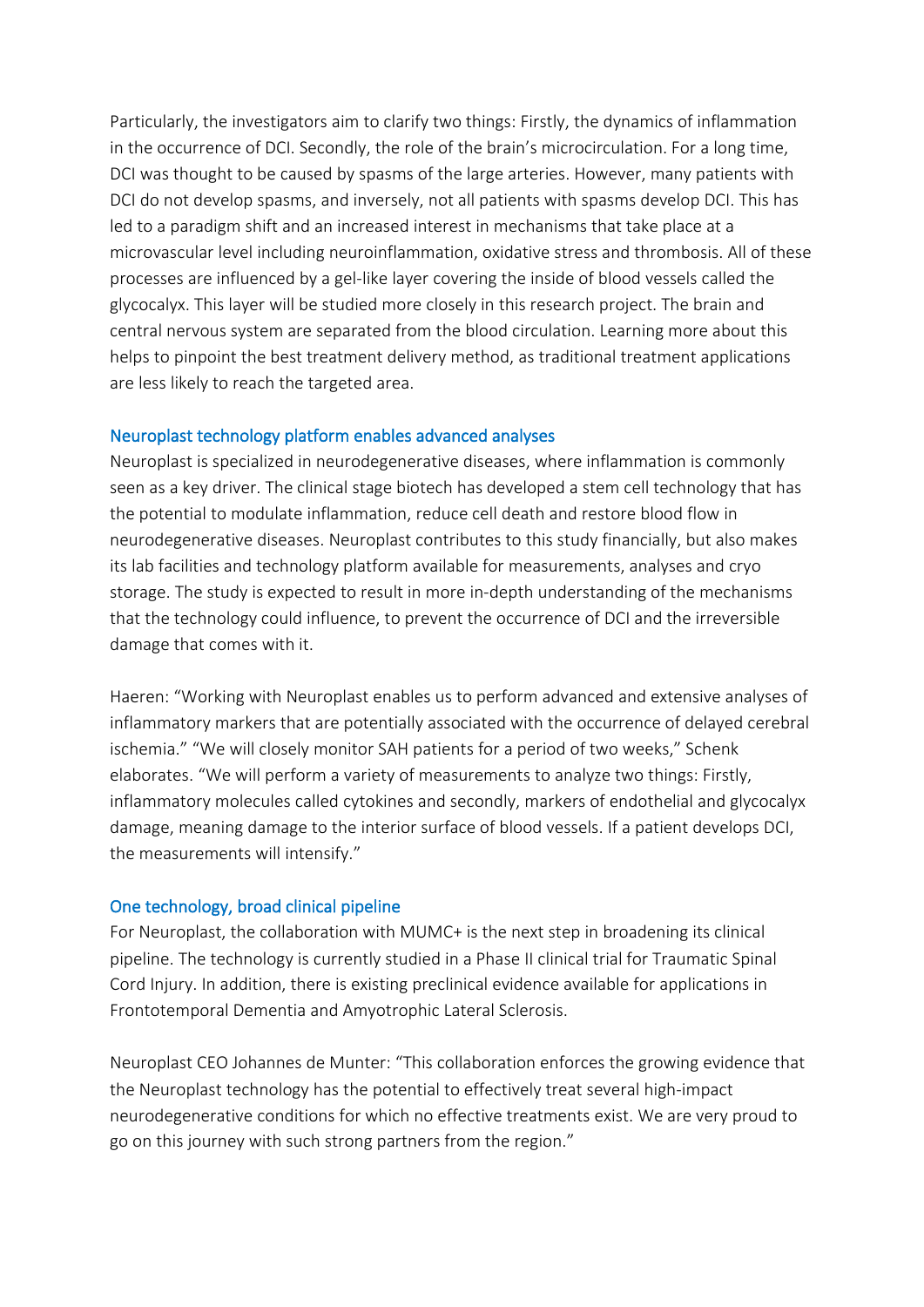=== E N D ===

#### About Neuro-Cells®

Neuro-Cells® is a transformative stem cell technology under GMP in the crucial first phase after sustaining damage to the central nervous system, during which irreversible impact can be radically reduced. Traumatic Spinal Cord Injury is the first targeted therapeutic area in a wider clinical development agenda. It contains non-substantially manipulated bone marrow-derived hematopoietic and mesenchymal stem cells, manufactured from a patient's own bone marrow (donor and receiver are the same person). Inflammatory inducing components and pathogens are removed during this process. The combination of a) autologous treatment and b) intrathecal application in c) acute setting is what makes Neuro-Cells® unique.

#### About Neuroplast

Neuroplast is a Dutch stem cell technology company focusing on fast-track development programs using autologous cell products for treatment of neurodegenerative diseases, with the aim of giving back perspective to people who suffer from those conditions.

The company was founded in August 2014 by physician Johannes de Munter and neurologist Erik Wolters. Current funders are Lumana Invest, Brightlands Venture Partners, LIOF and the Netherlands Enterprise Agency. Neuroplast is located at Brightlands Chemelot Campus in The Netherlands.

#### About Maastricht University Medical Centre+ (MUMC+)

Maastricht University Medical Centre+ is a partnership between Maastricht University Hospital and Maastricht University's Faculty of Health, Medicine & Life Sciences. MUMC+ is a referral hospital for patients with subarachnoid hemorrhage from all over the province of Limburg.

#### About Lumana Invest

Investment company Lumana was established by entrepreneurs and unique due to not having a predetermined investment horizon. The Lumana founders showcase strong commitment to their portfolio companies by actively supporting management in strategic decision making.

#### About Brightlands Venture Partners

Brightlands Venture Partners (BVP) is the fund manager of Chemelot Ventures and is a so-called ecosystem investor. BVP invests in companies benefiting from and contributing to the Brightlands campuses in the south of The Netherlands. Other funds under management are BVP Fund IV, Brightlands Agrifood Fund and Limburg Ventures. The funds of BVP focus on sustainability and health; together the funds have made over 40 investments.

#### About LIOF

LIOF is the regional development agency for Limburg and supports innovative entrepreneurs with advice, network and financing. Together with entrepreneurs and partners, LIOF is working towards a smarter, more sustainable and healthier Limburg by focusing on the transitions of energy, circularity, health and digitalization.